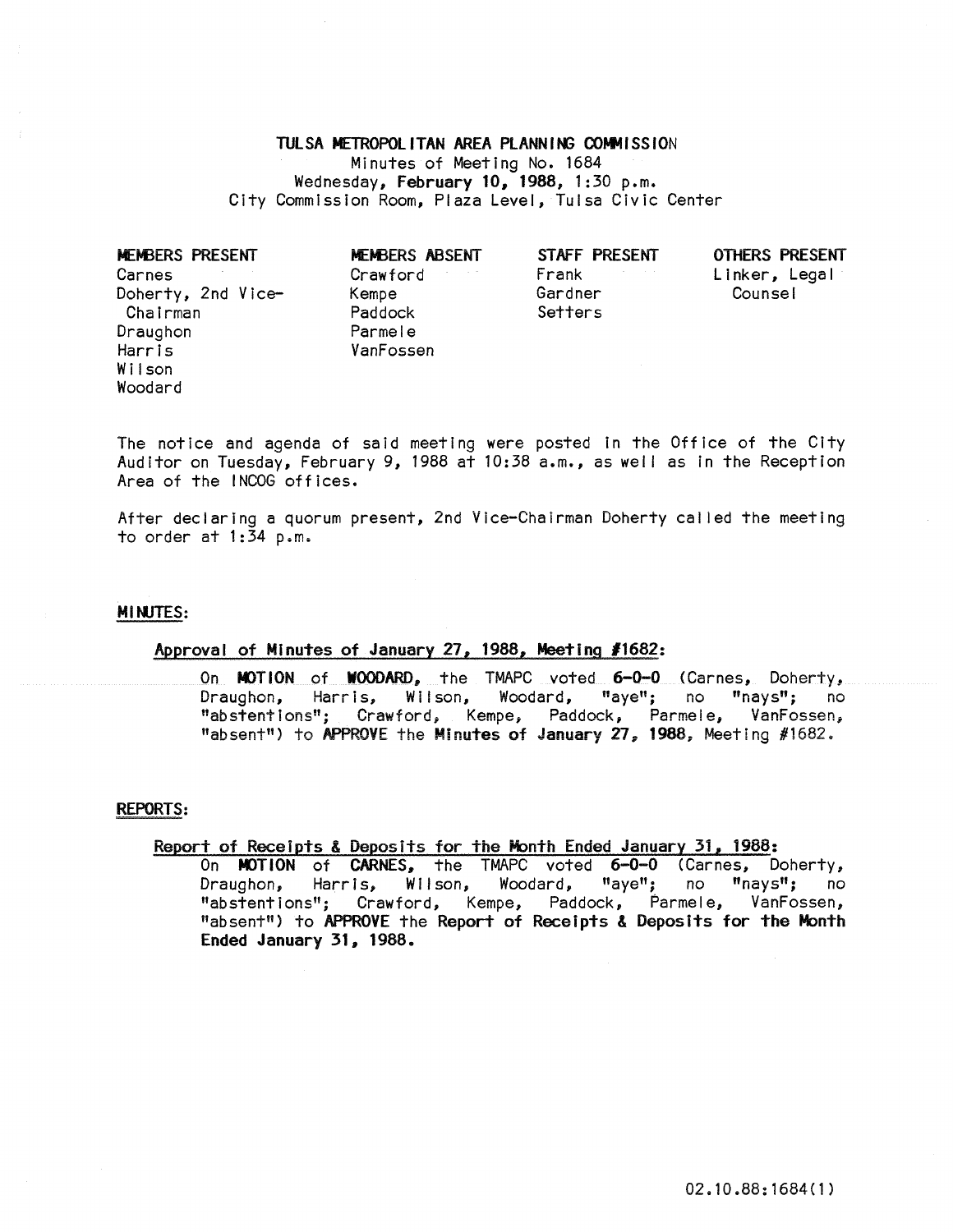ApplicatIon No.: CZ-163 Present Zoning: RS Proposed Zoning: CH Location: South of the SE/c of North Peoria Avenue & East 73rd Street North Date of Hearing: February 10, 1988 Presentation to TMAPC by: Mr. W. Knigge, 7306 E. 116th St. N., Collinsville

## Relationship to the Comprehensive Plan:

The District 24 Plan, a part of the Comprehensive Plan for the Tulsa Metropolitan Area, designates the subject property Special District -<br>Commercial.

According to the Zoning Matrix the requested CH District may be found In accordance with the Plan Map.

#### Staff Recommendation:

Site Analysis: The subject tract is .65 acres in size and is located south of the southeast corner of North Peoria Avenue and East 73rd Street North. It Is nonwooded, flat, contains single-family residential use, and Is zoned RS.

Surrounding Area Analysts: The tract Is abutted on the north, south and east by single-family dwellings zoned RS; and on the west, across Peoria Avenue, by an automobile salvage zoned IL.

Zoning and BOA Historical Summary: Previous zoning actions have permitted Industrial zoning on the west side of North Peoria Avenue and permitted a maximum of CS medium Intensity zoning on the east side.

Conclusion: Although the Comprehensive Plan designates the property for commercial use, Staff cannot support the high Intensity CH designation. Staff could, however, support a commercial Intensity less than CH and more compatible with the existing zoning.

Therefore, Staff recommends DENiAl of the requested CH designation and APPROVAl of CS zoning In the alternative.

### Applicant's Comments:

In reply to Commissioner Harris, Mr. W. Knigge confirmed the property to the north was not part of the subject appl icatlon as it was under different ownership. Mr. Knigge advised he Intended to construct a building for sale of mobile home parts and supplies. He stated the building would be approximately  $30' \times 60'$  and have a sandstone facade so as to be compatible with the neighborhood. Mr. Knigge added that a fence would be Instal led around the structure.

Commissioner Harris commented the County Commissioners usually had a problem with applications dealing with Interior lot zoning, and that the iast zoning matter in this area was denied by the County Commission mainiy due to It being Interior zoning.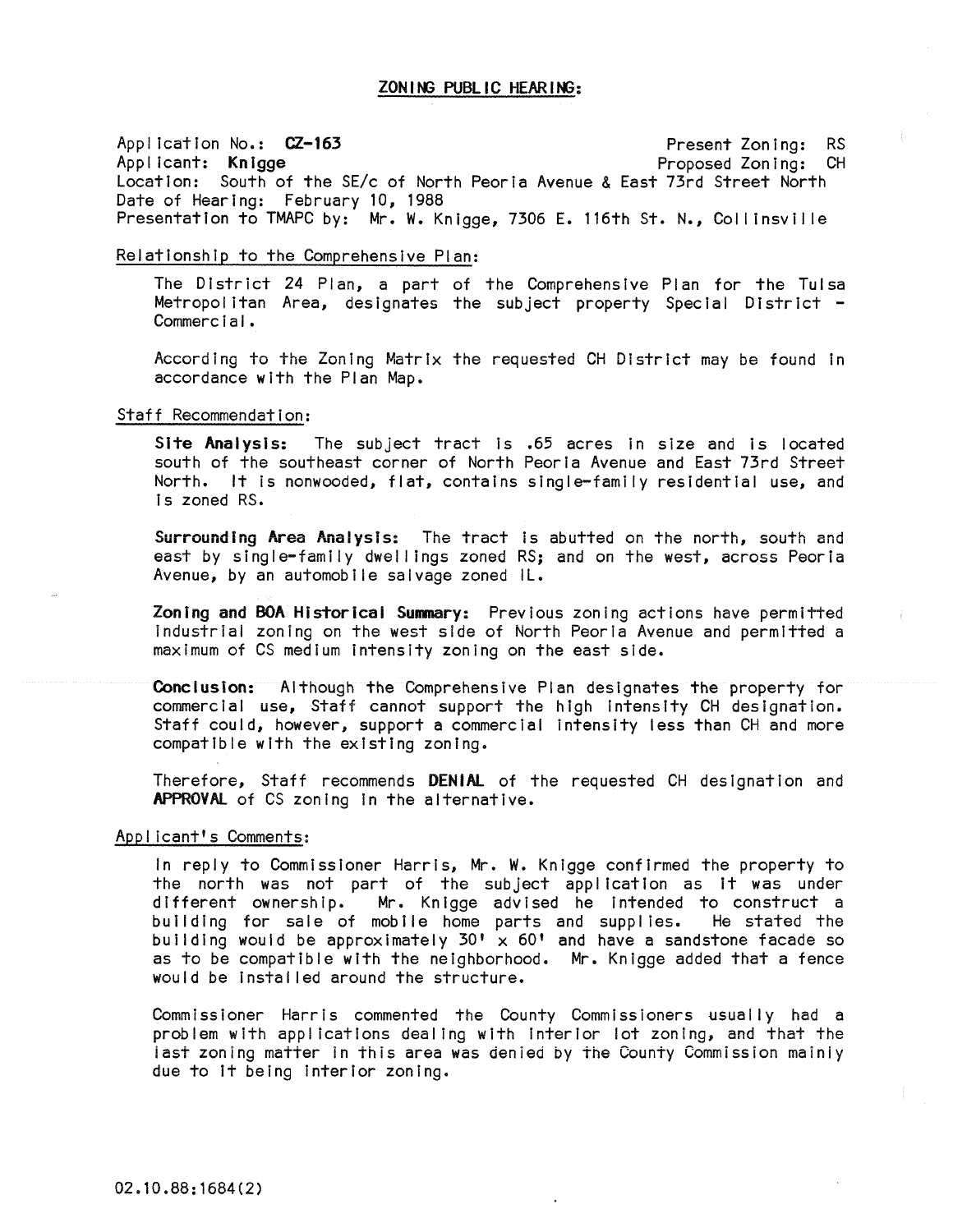In reply to Mr. Draughon, Mr. Knigge stated CS zoning would be satisfactory for his needs. Mr. Gardner further clarified for Mr. Draughon that, should the applicant want to sell or repair mobile homes, then he would need CG zoning. However, for retail sales of mobile home parts, CS zoning was adequate.

### interested Parties:

Mr. Robert Warnick (7241 North Peoria, 74126), property owner to the south of the subject tract, commented he was not particularly objecting to this appl ication, but to the commercial development In this entire area, i.e. junk yards, etc. Mr. Warnick pointed out that there was more residential remaining than commercial, and those commercial uses that have gone in were not really benefitting this part of Tulsa. He reiterated that he was not necessarily opposed to this application, but he requested more care be given to planning along this portion of Peoria.

Mr. Doherty suggested Mr. Warnick get in touch with the District 24 Planning Team chairman regarding concerns about the general development In this area and work through the Planning Team.

### Review Session:

Ms. Wilson confirmed this application was In an area proposed as a Special District - Commercial, and she inquired as to the boundaries of this district on the planning map. Mr. Gardner advised that, when the district plan was originally adopted, the commercial area ended at 66th Street North. However, over a period of time, zoning had been approved so that the commercial deviated from the nodes and began to expand up and down Peoria so that the area to 76th Street North was added as a business district. Mr. Gardner added that through the planning team, the business district was eventually expanded so as to resemble a T-shape, and the commercial was not limited to the Intersections. Mr. Gardner commented that, over the years, some nonconforming uses have remained and some II legal uses have developed in this area.

In reply to Ms. Wilson regarding the IL zoning across the street from the subject tract, Mr. Gardner confirmed there was a salvage yard in full operation that looked I Ike any other salvage operation, even though at one time It was to have been a very selective operation for storage of damaged vehicles only. Commissioner Harris confirmed the IL zoning to the west was the lot that had I ine after line of older cars.

In answer to Mr. Carnes regarding the submission of a PUD, Mr. Gardner advised that this was not in an area that required PUD's under the Comprehensive Plan; therefore, this could not be zoned subject to a PUD. Mr. Gardner further commented that, In this particular situation, there were several single-family homeowners who lived along and faced Peoria and who were basically "stuck" with the hope that they might someday get the opportunity to sell their property for commercial. He reiterated the difficulty of dealing with applications in this area, as there was a commercial or business establishment on almost each block intermingled with the residential along Peoria Avenue.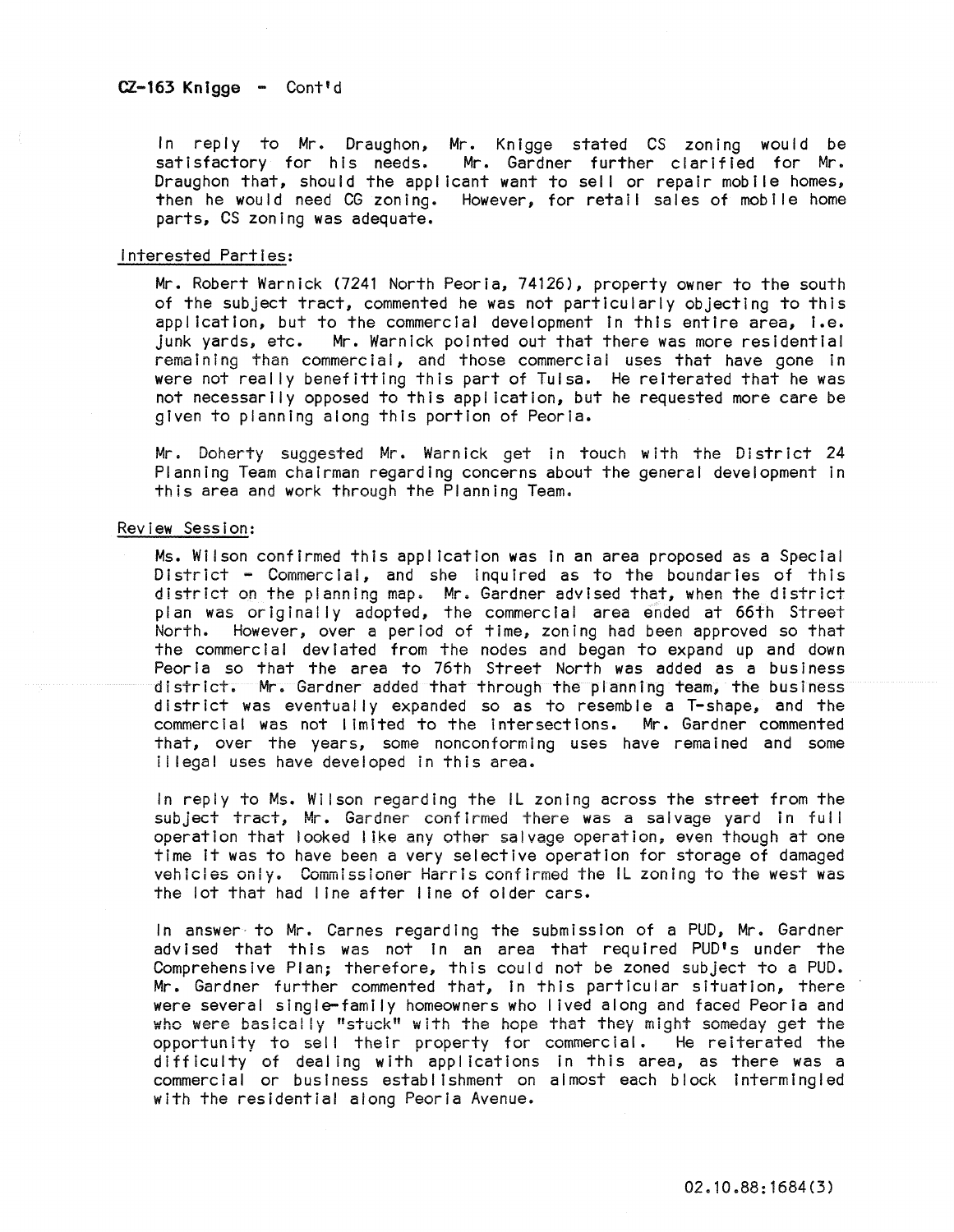CZ-163 Knigge - Cont'd

Considering Staff's recommendation for CS zoning, Mr. Doherty inquired if there were any use units that Staff might find objectionable on the subject tract. Mr. Gardner stated that there were specific uses that could be objectionable to the residential properties, i.e. a club or bar. He added that the problem arose from the fact that the Comprehensive Plan called for commercial and not single-family residential, yet residential was already In place. Mr. Doherty asked if Staff anticipated any further modification to the Plan along this area. Mr. Gardner commented that he could not foresee a change because "the die is cast". He remarked that, If there was a block that was totally residential or that did not have commercial across the street, then a restriction might possibly be placed on future commercIal development.

In reply to Mr. Draughon, Mr. Gardner advised the applicant would be required to install a six foot solid screening fence on the north, east and south under CS zoning, if approved. Therefore, Mr. Draughon stated favor for the CS zoning.

Commissioner Harris advised he would be abstaining from the vote at this time, since this would be coming before the County Commission for review. He stated he would also take a closer look at the sIte and area before the County Commission hearing. Commissioner Harris commented that the County Commissioners share the quandary as to how best to handle zoning In this area, and they have occasionally directed the County Inspector to check the use of each of the zonings approved along this mile of Peoria, and several violations have been found.

Mr. Carnes moved for approval of CS zoning as recommended by Staff. Ms. Wilson advised she would be voting against the motion since the subject tract was surrounded on three sides by residential, and she did not feel the IL zoning to the west should have an overbearing persuasion on approval of CS.

### TMAPC ACTION: 6 members present

On MOTION of CARNES, the TMAPC voted 4-1-1 (Carnes, Doherty, Draughon, Woodard, "aye"; Wilson, "nay"; Harris, "abstaining"; Crawford, Kempe, Paddock, Parmele, VanFossen, "absent") to APPROVE CZ-163 Knigge for CS zoning, as recommended by Staff, and DENY CH zoning.

### **Legal** Description:

The north 75' of the south 155' of the east 190', Lot 6, Block 6 GOLDEN HILL ADDITION, and the south 75' of the north 150' of the east 190', Lot 6, Block 6, GOLDEN HILL ADDITION to the County of Tulsa, Oklahoma.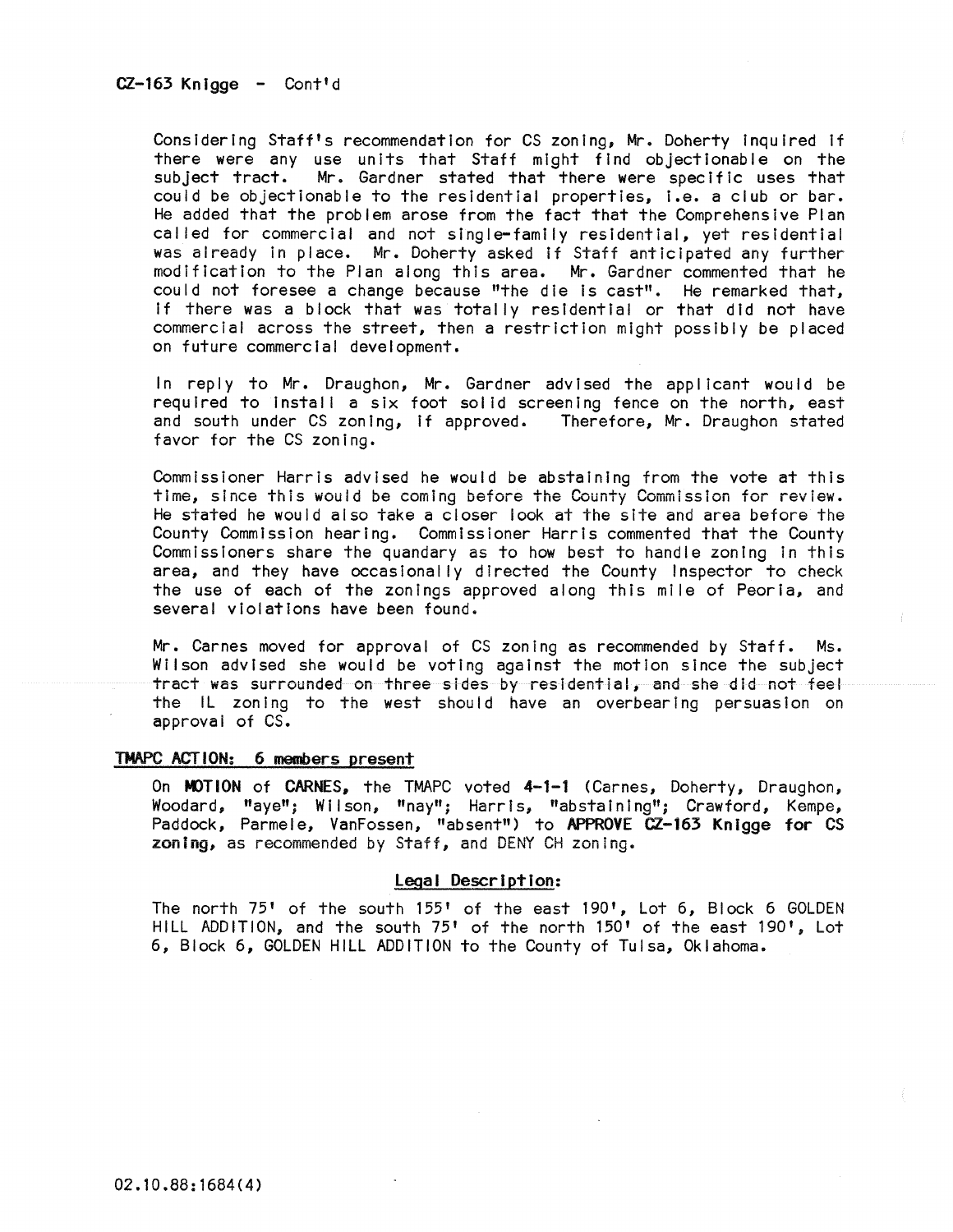Application No.: Z-6187 Applicant: Sumner (Forest Park Development) Location: South of the SW/c of East 101st Street & South Sheridan Road Date of Hearing: February 10, 1987 Present Zoning: AG Proposed Zoning: RS-2 Presentation to TMAPC by: Mr. E.O. Sumner 8173 East 31st Place (627-4442)

### Relationship to the Comprehensive Pian:

The District 26 Plan, a part of the Comprehensive Plan for the Tulsa Metropolitan Area, designates the subject property Low Intensity -<br>Residential and Development Sensitive.

According to the Zoning Matrix the requested RS-2 District is In accordance with the Plan Map.

## Staff Recommendation:

Site Analysis: The subject tract is approximately 24 acres in size and is located south of the southwest corner of East 101st Street South and South Sheridan Road. It is partially wooded, flat, vacant and is zoned  $AG$ .

Surrounding Area Analysis: The tract Is abutted on the north by a church and a single-family residence zoned RS-3; on the east, across Sheridan Road, by single-family dwellings zoned RS-3; on the south by vacant property and single-family dwel lings zoned AG and RS-2; and on the west by vacant property zoned AG.

Zoning and BOA Historical Summary: Similar RS-2 zoning has been approved abutting the subject property.

Conclusion: Based on the Comprehensive Plan and prior approval of RS-2 zoning abutting the subject tract, Staff can support the rezoning request. The request represents an orderly transition to the south from the medium intensity corner to iow intensity slngie-family resldentiai.

Therefore, Staff recommends APPROVAL of RS-2 for Z-6187 as requested.

For the Record: The subject tract Is located outsIde of the "Sump Area" Special District #2.

### Comments & Discussion:

In reply to Mr. Doherty, the applicant confirmed agreement to the Staff<br>recommendation. Therefore, Mr. Woodard moved for approval of the Therefore, Mr. Woodard moved for approval of the requested zoning.

Mr. Draughon expressed concerns as to the DSM case report which stated fees-in-I leu of detention would be acceptable. He requested Staff follow up with DSM on this, as he thought a fee-in-lieu of detention was no longer permitted. Staff indicated a letter would be drafted to DSM requesting an update on their policy. Ms. Wilson commented this could possibly one of the areas with a Master Drainage Plan under way, which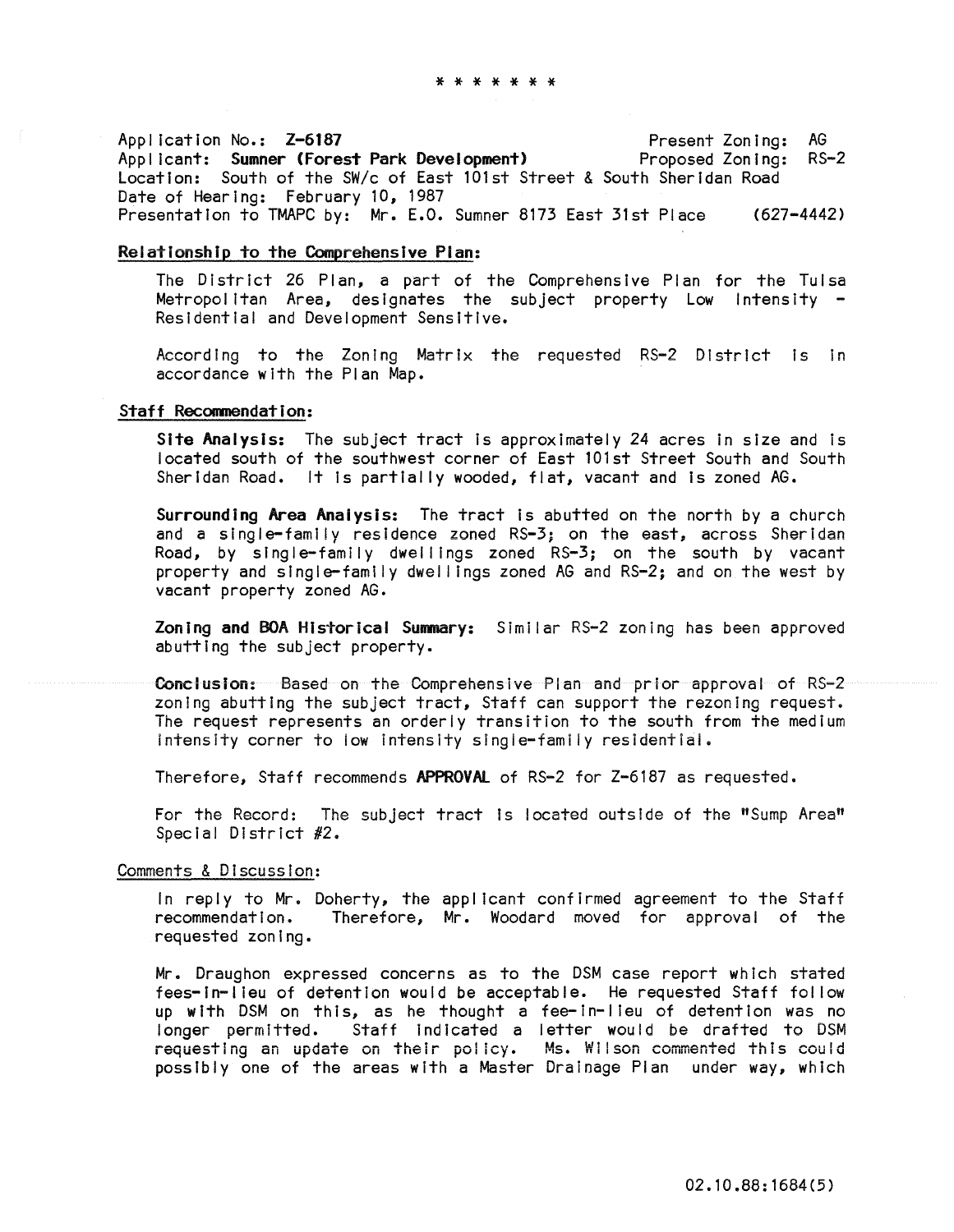should be coming to Comprehensive Plan Committee in the near future. Mr. Doherty confirmed this to be correct, as the Fry Creek Master Drainage Plan was pending Committee review.

In response to Mr. Draughon, Mr. E.O. Sumner reviewed the drainage proposed for this project, as well as detention ponds in the area that go into Fry Creek. He confirmed that DSM had approved their plans for drainage.

## TMAPC ACTION: 6 members present

On MOTION of WOODARD, the TMAPC voted 5-1-0 (Carnes, Doherty, Harris, Wilson, Woodard, "aye"; Draughon, "nay"; no "abstentions"; Crawford, Kempe, Paddock, Parmele, VanFossen, "absent") to APPROVE Z-6187 Sumner (Forest Park Development) for R5-2 zoning, as recommended by Staff.

## Legal Description:

The east 410' of the SW/4 of the NE/4 of Section 27, T-18-N, R-13-E of the IBM, Tulsa County, Oklahoma, according to the US Government Survey thereof; and the north  $13-1/3$  acres of the SE/4 of the NE/4, Section 27, T-18-N, R-13-E, less that certain tract of land described as follows to-wit: Beginning at the point 352' south of the northeast corner of said 40 acres as a place of beginning and thence west, paral lei with the north I ine of said 40 acre tract 660' to a point; thence south paral lei with the east line of said 40 acres 88' to a point; thence east parallel with the north line of said 40 acre tract 660' to a point In the east line of said SE/4 of the NE/4; thence north along the east line of said subdivision  $88'$ to a place of beginning; the land herein conveyed being 12 acres, more or less, and situated In Tulsa County, Oklahoma, according to the US Government Survey thereof.

#### OTHER BUSINESS:

PUD 414-5: 3505 South Yorktown Place, Lot 9, Kennebunkport

### Staff Recommendation: Minor Amendment of Rear Yard Setback

The subject tract is Irregular in shape, located on a cul-de-sac and has underlying zoning of RS-2 and PUD 414 which has been approved for single-family detached development. The applicant is requesting relief on the rear yard (north) setback from 20 feet to 16 feet. Similar minor amendments of the PUD for setbacks have been approved for the development. Lot 10, which abuts the subject tract to the west, received a minor amendment of the rear yard from 20 feet to 15 feet (PUD 414-3). Notices were mailed to all interested parties that spoke at the original PUD hearing. The applicant and his company own all abutting property.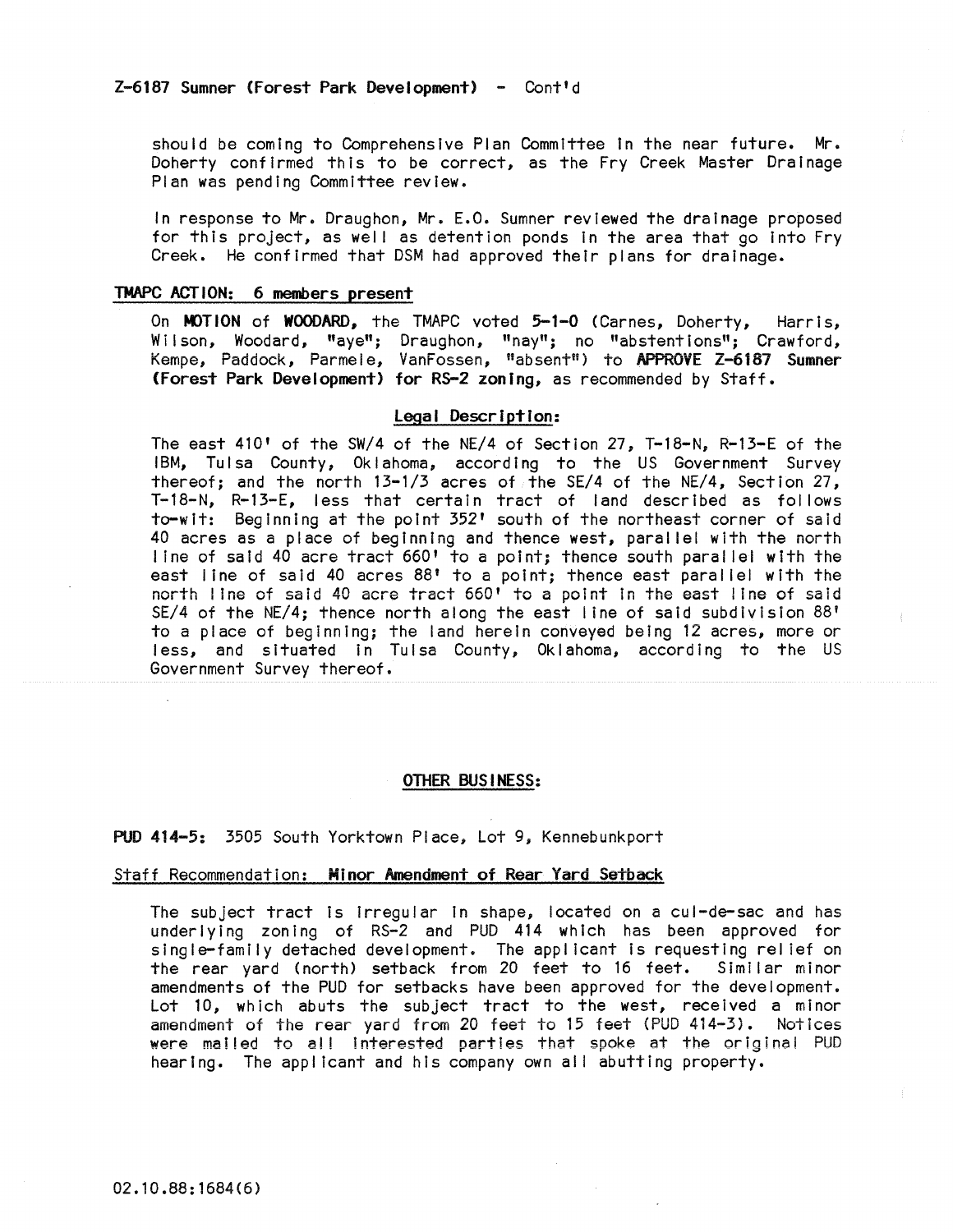## PUD 414-5 Minor Amendment - Cont'd

After review of the applicant's submitted plot plan, Staff finds the request to be minor In nature and consistent with the original PUD. Staff can support the requested 16 feet rear yard based on previous actions, irregular lot shape, and that the subject tract Is bounded on the north by a 50 foot wide Reserve "A" detention area.

Therefore, Staff recommends APPROVAl of minor amendment PUD 414-5, per plot plan submitted.

## TMAPC ACTION: 6 members present

On MOTION of HARRIS, the TMAPC voted 6-0-0 (Carnes, Doherty, Draughon, HarrIs, Wilson, Woodard, "aye"; no "nays"; no "abstentions"; Crawford, Kempe, Paddock, Parmele, VanFossen, "absent") to APPROVE the Minor Amendment to PUD 414-5, as recommended by Staff.

There being no further business, 2nd Vice-Chairman Doherty declared the meeting adjourned at 2:06 p.m.

Date Approved Chairman

 $\mathcal{A}$ ste MAR HIP = 1 Secretary